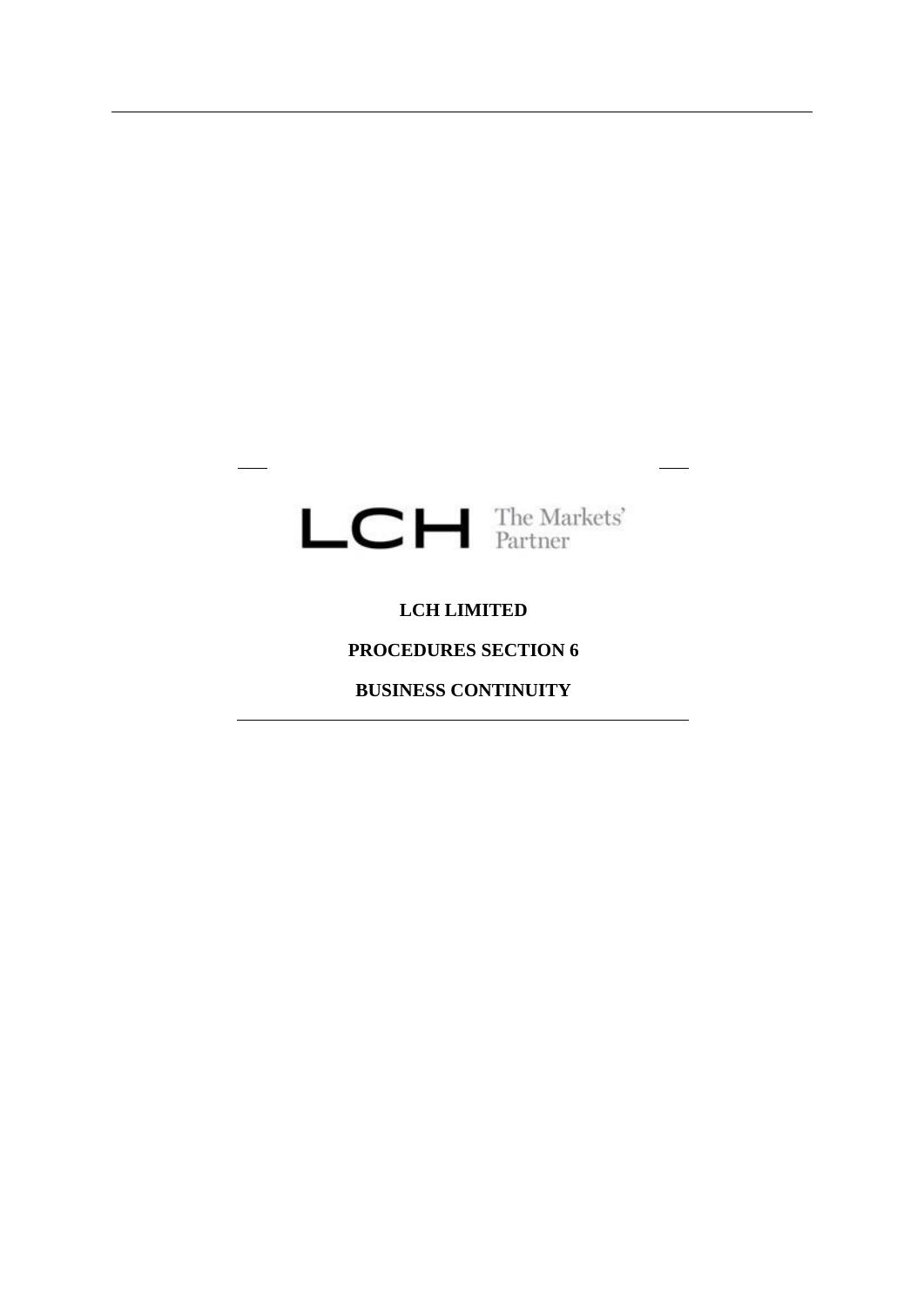### **CONTENTS**

| Section |     |                                                                                 | Page |
|---------|-----|---------------------------------------------------------------------------------|------|
| $1_{-}$ |     |                                                                                 |      |
|         | 1.1 |                                                                                 |      |
|         | 1.2 | Recovery Situations affecting Members' Ability to Perform Clearing Activities.1 |      |
|         | 1.3 |                                                                                 |      |
|         | 1.4 |                                                                                 |      |
|         | 1.5 |                                                                                 |      |
|         |     |                                                                                 |      |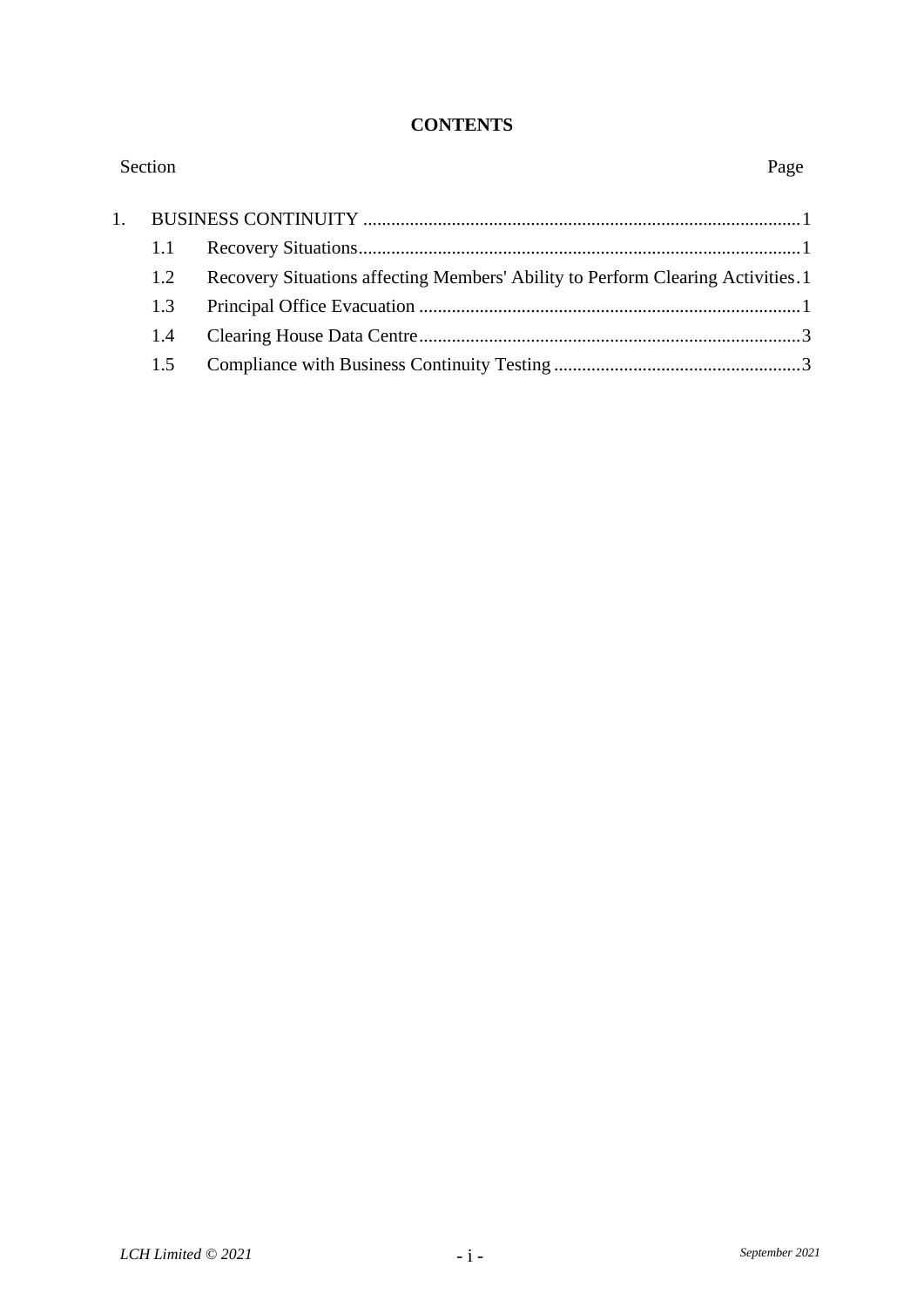## 1. **BUSINESS CONTINUITY**

#### 1.1 **Recovery Situations**

These Procedures are intended to provide Clearing Members with a guide to the changes in working practices which would follow the invocation of the Clearing House's business continuity or disaster recovery plans ("**Business Continuity Plans**").

Due to the uncertain nature of the events which would lead to the need for business recovery, the Clearing House reserves the right to depart from these Procedures to meet the characteristics of specific business recovery situations.

These Procedures provide for the evacuation or decommissioning of its principal office, and detail the alterations to the Clearing House's operations and the action to be taken on invocation of the Business Continuity Plans.

#### 1.2 **Recovery Situations affecting Members' Ability to Perform Clearing Activities**

- 1.2.1 *During Office Hours*: Clearing Members that are unable to perform clearing activities and as a result require the Clearing House's assistance should contact their usual contact at the Clearing House or the Service Desk on **+44** (**0)20 7426 7200**.
- 1.2.2 *Outside Office Hours*: Clearing Members that are unable to perform clearing activities and as a result require the Clearing House's assistance should telephone the Service Desk on **+44 (0)20 7426 7200** leaving the following information:

Name: Company Name: Contact Telephone Number: Brief Details of the Nature of the Problem:

A member of the Clearing House staff will then make contact regarding any assistance that can be given.

#### <span id="page-2-0"></span>1.3 **Principal Office Evacuation**

- 1.3.1 *Communicating with Clearing Members*: Should the Clearing House be forced to evacuate its principal office it will need to inform its Clearing Members as soon as practicable. The Clearing House may wish to communicate a number of different messages to its Clearing Members and may use either or both of these methods of communication:
	- via Clearing House messaging, where applicable; and
	- posting messages on [www.lch.com.](http://www.lch.com/)
- 1.3.2 *Invocation of Business Continuity Plans*: Depending on the severity of an incident, a full or partial invocation of Business Continuity Plans may be required. Recovery options available include the use of dedicated work area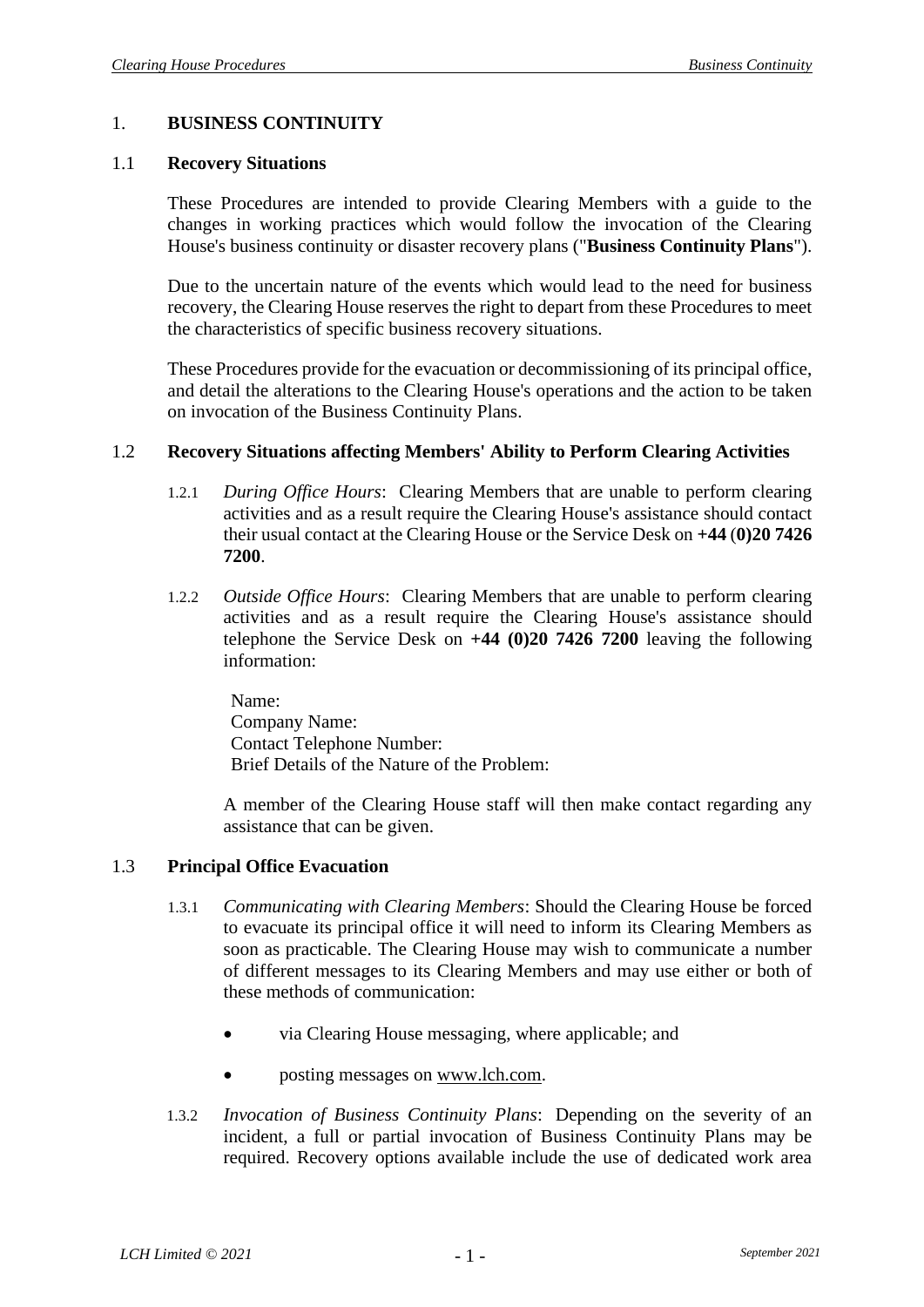recovery facilities, regional handovers and remote access capabilities for all staff.

If the Clearing House's assessment of the incident suggests that reoccupation of its principal office will be possible within two hours, then it is likely that only the mission critical activities, as determined by the Clearing House, will be recovered at a recovery site. In the event of a metropolitan incident, critical clearing services may be handed over to another region in order to seek to ensure continuity of business (including meeting regulatory deadlines).

If a decision has been taken to proceed with full invocation of Business Continuity Plans, Clearing Members will be informed at the earliest opportunity. Additional messages may be provided to Clearing Members of particular Services.

It is anticipated that a maximum period of two hours will elapse between the invocation of full Business Continuity Plans and the relocation of recovery teams. During this time, the activities normally carried out at the Clearing House's principal office will cease.

The Clearing House operates data centres that are geographically distinct and that are not located at its principal office, which means that an evacuation of the principal office will not affect Clearing Members' ability to access IT applications.

- 1.3.3 *Delivery Deadlines*: If the incident occurs close to delivery deadline(s), Clearing Members will, on a reasonable endeavours' basis, be notified as appropriate through available reporting channels of any amendment to the delivery procedures.
- 1.3.4 *Imminent Expiry of Options*

The responsibility for exercising options before their expiry deadline lies solely with Clearing Members and any assistance given by the Clearing House is on a reasonable endeavours' basis only. If an evacuation of its principal office coincides with, or is soon before, an option expiry, this assistance may cease.

If the Clearing House's invocation of Business Continuity Plans coincides with an option expiry, the notification of Clearing Members' option allocations and the deadline for the entry of option exercises may be delayed.

- 1.3.5 *Collateral*: In order to simplify the Treasury process, it is likely that a number of routine Treasury procedures may be amended or suspended. The Clearing House will advise Clearing Members of these changes through available reporting channels, as necessary. These may include but are not limited to:
	- the acceptance/release of securities;
	- the conversion of currencies; and